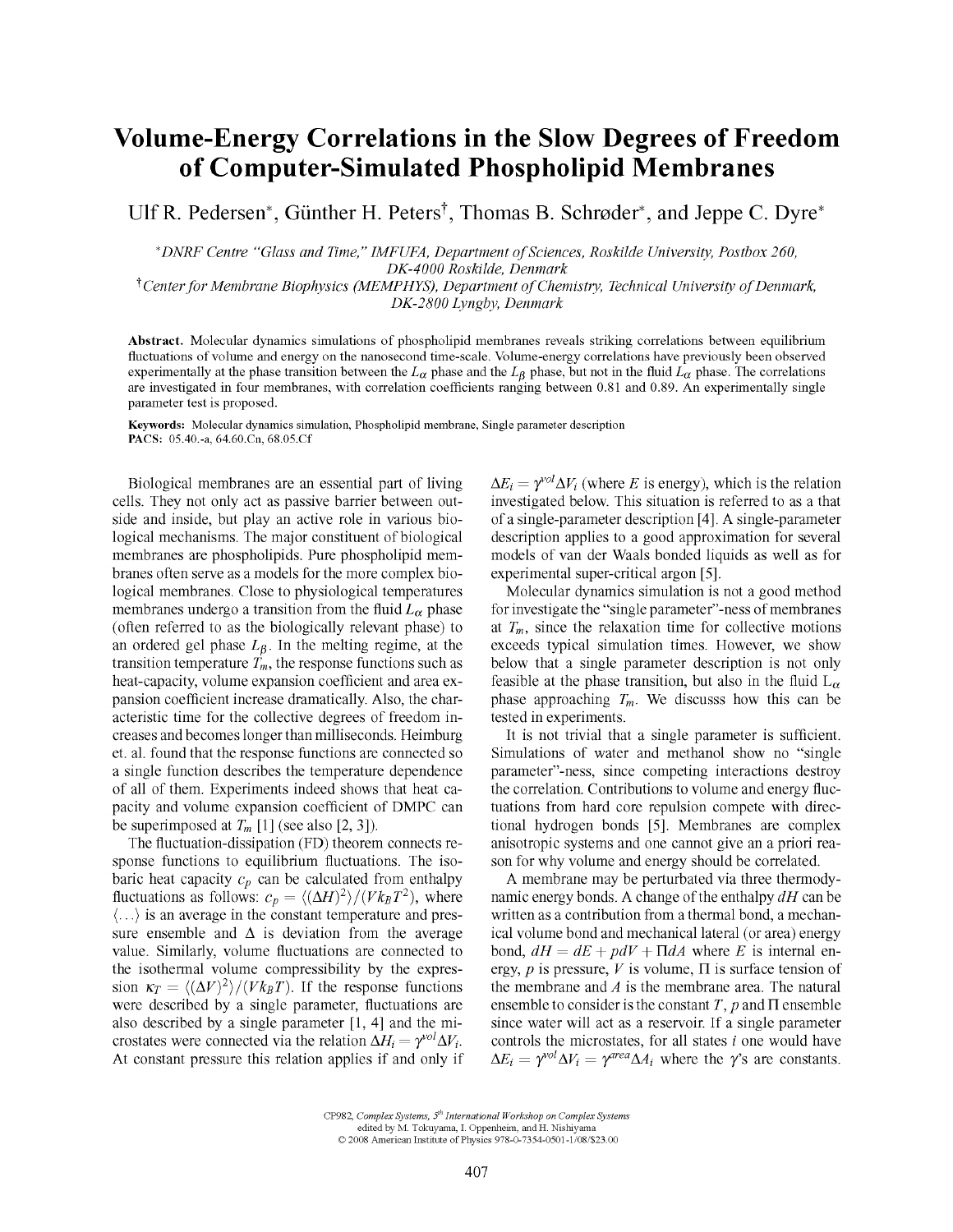

FIGURE 1. (Color online) Normalized fluctuations of energy  $(x)$  and volume ( $\circ$ ) for a DMPC membrane at 310 K. Each data point represents a 1 ns average. Energy and volume are correlated with a correlation coefficient of  $R = 0.89$ .

In general, the microstates may of course be controlled by several parameters. An interesting question is how many parameters are sufficient to describe the membrane thermodynamics to a good approximation. This question is addressed below by investigating molecular-dynamics simulations of different phospholipid membranes.

An overview of the simulated systems is found in table 1. The simulated systems include different head groups (both charged and zwitterions) and temperatures. All simulations was carried out in the constant pressure, temperature ensemble. The membranes are fully hydrated and in the fluid  $L_{\alpha}$  phase. The simulations were performed using the program NAMD [6] and a modified version of CHARMM27 all hydrogen parameter set [7, 8]. More simulation details have previously been published [8,9].

Striking correlations between time-averaged equilibrium fluctuations of volume and energy on the nanosecond time-scale of a DMPC membrane at 310 K are shown on Figure 1. If  $\overline{E(t)}$  is the energy averaged over 1 nanosecond and  $\overline{V(t)}$  is the volume averaged over 1 nanosecond then

$$
\Delta \overline{E(t)} \simeq \gamma^{\nu o l} \Delta \overline{V(t)} \tag{1}
$$

where  $\gamma^{vol} = \sigma_E/\sigma_V$  is a constant,  $\sigma$  is the standard deviation and  $\Delta$  is difference from the thermo-



FIGURE 2. (Color online) Time correlation functions of potential energy  $C_{EE}$  (x), total volume  $C_{VV}$  (o), membrane area  $C_{AA}$  ( $\triangle$ ) and cross correlation between energy and volume  $C_{EV}$  $(\diamond)$ . Time correlation for membrane areas are scaled by a factor 0.2. Panel A shows data for a DMPC membrane at 330 K and panel B for a DMPC membrane at 310 K. The inset (C) displays  $\Gamma = C_{EV}/\sqrt{C_{EE}C_{VV}}$  at 310 K ( $\circ$ ) and 330 K ( $\times$ ).  $\Gamma$ approaches unity at  $t \approx 1$  ns meaning that volume and energy become strongly correlated on this timescale. Color online.

dynamical average value. Equivalent resuhs are found for the remaining membranes. Table 1 shows correlation coefficients between volume and energy,  $R =$  $\langle \Delta \overline{E} \Delta \overline{V} \rangle / \sqrt{\langle (\Delta \overline{E})^2 \rangle \langle (\Delta \overline{V})^2 \rangle}$  ranging between 0.81 and 0.89.

The correlation depends on the time scales considered. This can be investigated by evaluating  $\Gamma(t) =$  $C_{EV}(t)/\sqrt{C_{EE}(t)C_{VV}(t)}$  where  $C_{AB}(t) = \langle \Delta A(\tau) \Delta B(\tau +$  $|t\rangle/\sqrt{\langle(\Delta A)^2\rangle\langle(\Delta B)^2\rangle}$  is a time correlation function.  $\Gamma(t) = 0$  implies that energy at time  $\tau$  is uncorrelated with volume at time  $t + \tau$  whereas  $\Gamma(t)$  close to unity implies strong correlation.  $\Gamma(t)$  is plotted in the inset of figure 2. At short time (picoseconds) *T* is around 0.5 but approaches unity at  $t \approx 1$  ns.

The "single parameter"-ness between volume and energy is connected to the experimental finding of Heimburg et. al. [1] since the slow collective degrees of free $dom (at t > 1$  ns) are the same ones which give rise to the dramatic changes of the response functions at  $T_m$ . There are some indications of this. Figure 2 shows time correlation functions of energy, volume and membrane area of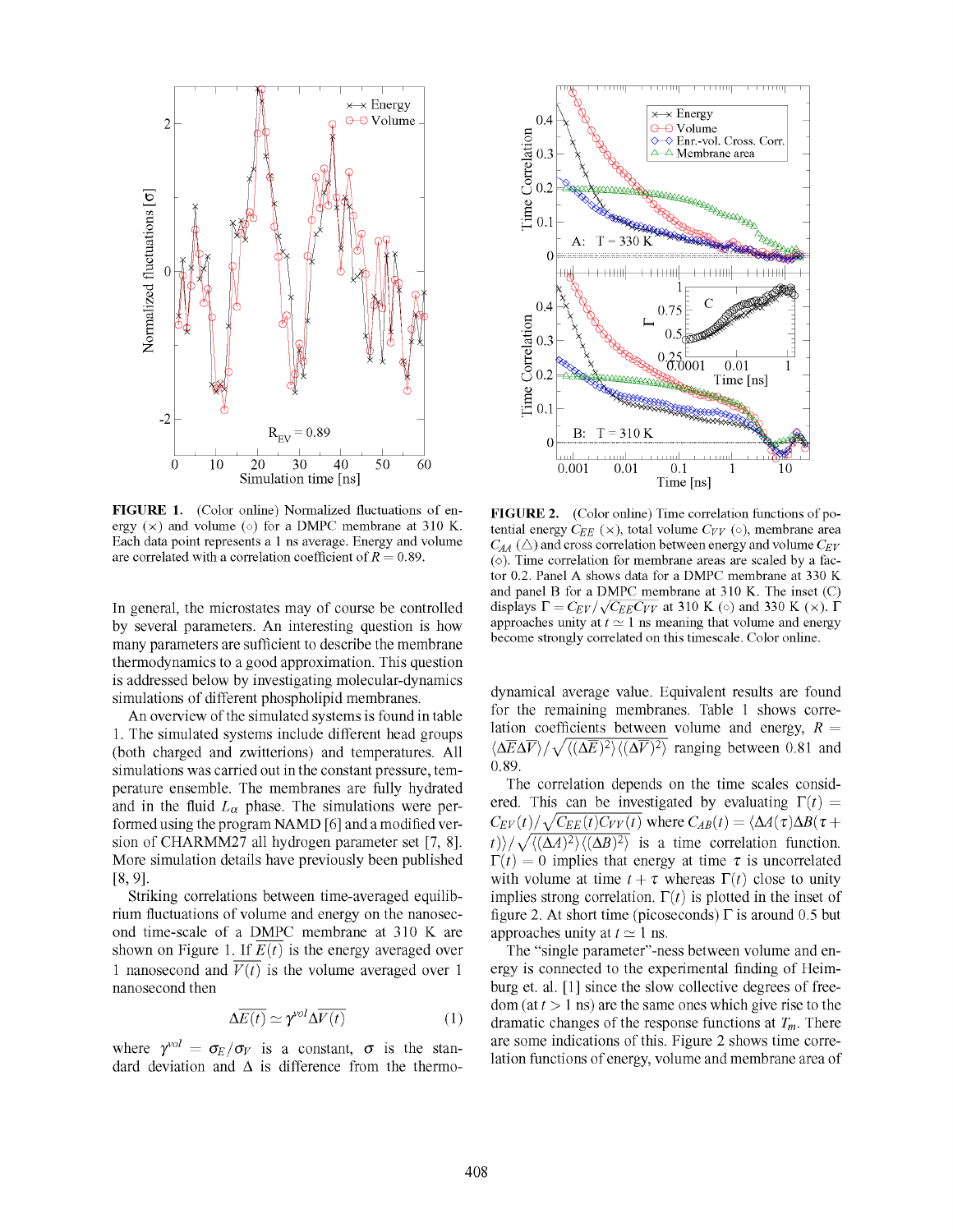**TABLE 1.** Data from simulations of fully hydrated phospholipid membranes of 1,2-Dimyristoyl-sn-Glycero-(DMPC), 1,2-Dimyristoyl-sn-Glycero-3-Phospho-L-Serine with sodium as counter ion (DMPS-Na) and hydrated DMPS (DMPSH). The columns lists temperature, correlation coefficient between volume and energy, average lateral area per lipid, simulation time in equilibrium (used in data analysis) and total simulation time.

|              | $T$ [K] | R     | $A_{lip}$ [Å <sup>2</sup> ] | $t$ [ns] | $t_{tot}$ [ns] |
|--------------|---------|-------|-----------------------------|----------|----------------|
| DMPC.        | 310     | 0.885 | 53.1                        | 60       | 114            |
| DMPC.        | 330     | 0.806 | 59.0                        | 50       | 87             |
| DMPS-Na      | 340     | 0.835 | 45.0                        | 22       | 80             |
| <b>DMPSH</b> | 340     | 0.826 | 45.0                        | 40       | 77             |

DMPC membranes at 330 K and 310 K. The time constant and the magnitude of the slow fluctuations increase when the the temperature is decreased.  $\gamma^{vol}$  in equation 1 is  $9.3 \times 10^{-4}$  cm<sup>3</sup>/J. This is the same order of magnitude as  $\gamma^{vol} = 7.721 \times 10^{-4}$  cm<sup>3</sup>/J calculated from experimental data of  $C_p(T)$  and  $\kappa_T^{vol}(T)$  at  $T_m$  [1].

Both the volume and energy time correlation functions show a two step relaxation at 310 K for DMPC (Figure 2B). As temperature is lowered toward  $T<sub>m</sub>$  the separation is expected to be more significant. It makes sense to divide the dynamics into two separated processes, a fast and a slow collective process. Our simulations suggest that slow degrees of freedom can be described by a single parameter.

To see the "single parameter"-ness of the  $L_{\alpha}$  phase, the fast degrees of freedom have to be filtered out. Experiments must deal with macroscopic samples where fluctuations are small and difficult to measure (the relative fluctuations scales as  $1/\sqrt{N}$  where *N* is the number of molecules). It is therefore difficult to do the same analysis as we have done here. It is easier to measure response functions.

Fast fluctuations can be filtered out by measuring frequency dependent response functions. The slow collective degrees of freedom will show as a separate peak. The frequency dependent Prigogine-Defay ratio  $\Lambda_{T_p}(\omega)$  has been suggested as a test quantity for "single parameter" ness [4]. If  $c_p''(\omega)$ ,  $\kappa_T''(\omega)$  and  $\alpha_p''(\omega)$  are the imaginary parts of the isobaric specific heat capacity per volume, isothermal compressibility and isobaric expansion coefficient respectively then

$$
\Lambda_{Tp}(\omega) = \frac{c_p''(\omega)\kappa_T''(\omega)}{T_0[\alpha_n''(\omega)]^2}.
$$
 (2)

In general  $\Lambda_{Tp} \geq 1$  and only have the value of unity if a single parameter describes the fluctuations.  $1/\sqrt{\Lambda_{Tp}}$  can be related to a correlation coefficient.

In summary, we found strong volume-energy correlations of the slow collective degrees of freedom in molecular dynamics simulations of different phospholipid membranes in the  $L_{\alpha}$  phase. An experimental test was suggested.

## ACKNOWLEDGMENTS

The authors would like to thank Thomas Heimburg, Soren Toxveerd and Nick P. Bailey for fruitful discussions and comments.

This work was supported by the Danish National Research Foundation Centre for Viscous Liquid Dynamics "Glass and Time". GHP acknowledges financial support from the Danish National Research Foundation via a grant to the MEMPHYS-Center for Biomembrane Physics. Simulations were performed at the Danish Center for Scientific Computing at the University of Southern Denmark.

## **REFERENCES**

- T. Heimburg, *Biochim. Biophys. Acta* **1415,** 147-162 (1998).
- $2.$ T. Heimburg, and A. D. Jackson, *Proc. Natl. Acad. Sci.*  **102,** 9790-9795 (2005).
- H. Ebel, P. Grabitz, and T. Heimburg, *J. Phys. Chem. B*  **105,** 7353-7360 (2001).
- N. L. EUegaard, T. Christensen, P. V. Christiansen, N. B. Olsen, U. R. Pedersen, T. B. Schroder, and J. C. Dyre, *J. Chem. Phys.* **126,** 074502-1-074502-8 (2007).
- U. R. Pedersen, T. Christensen, T. B. Schroder, and J. C. Dyre, *[arXiv.org c](http://arXiv.org)ond-mat/0611514* (2006).
- J. C. Phillips, R. Braun, W. Wang, J. Gumbart, E. Tajkhorshid, E. ViUa, C. Chipot, R. D. Skeel, L. Kale, and K. Schulten, *J. Comput. Chem.* **26**, 1781-1802 (2005).
- N. Foloppe, and A. D. MacKerell, *J. Comput. Chem.* **21,**  86-104(2000).
- U. R. Pedersen, C. Leidy, P. Westh, and G. H. Peters, *Biochim. Biophys. Acta* **1758,** 573-582 (2006).
- U. R. Pedersen, G. H. Peters, and P. Westh, *Biophysical Chemistry* **125,** 104-111 (2007).